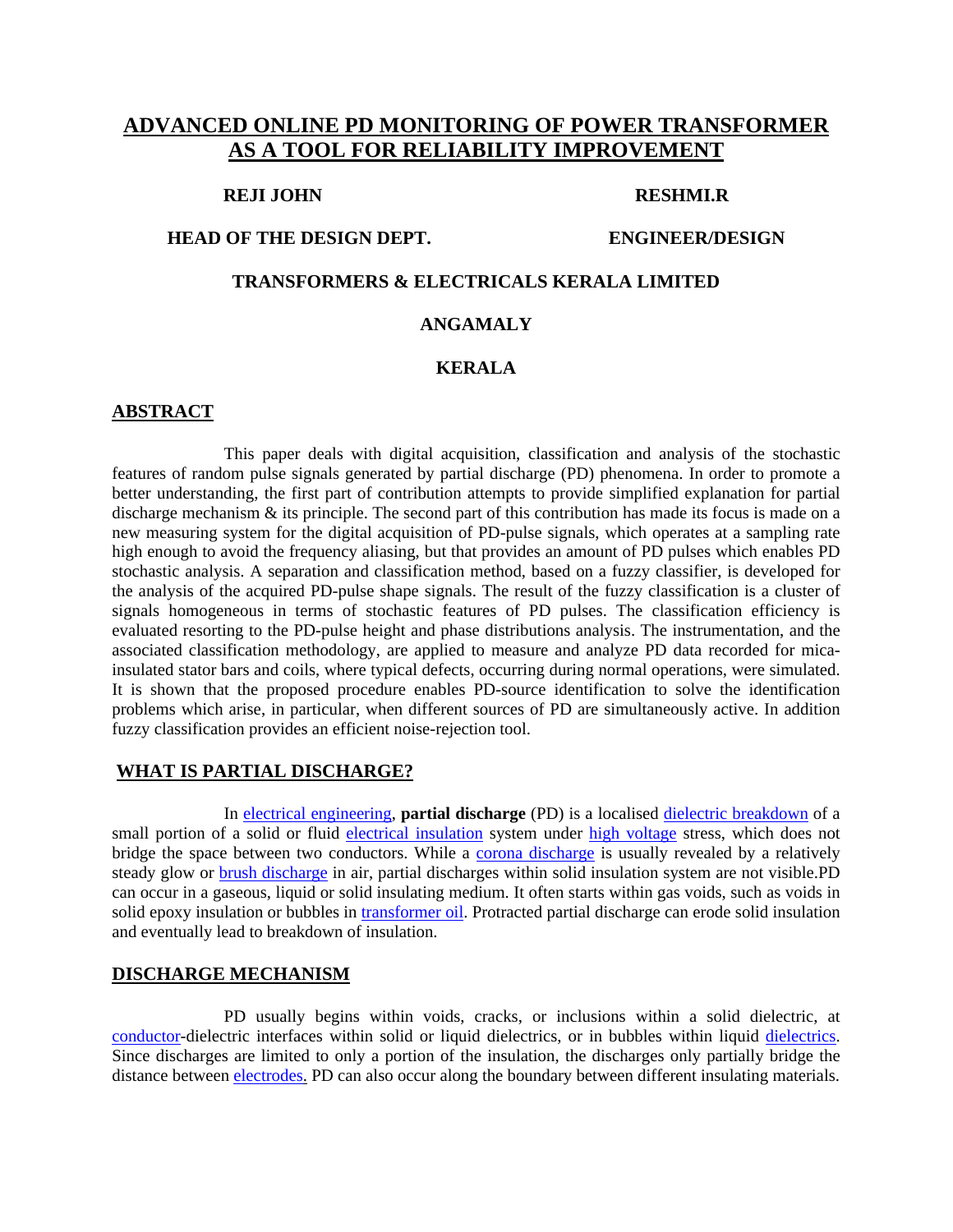

Partial discharges within an insulating material are usually initiated within gas-filled voids within the dielectric. Because the dielectric constant of the void is considerably less than the surrounding dielectric, the electric field across the void is significantly higher than across an equivalent distance of dielectric. If the voltage stress across the void is increased above the corona inception voltage (CIV) for the gas within the void, then PD activity will start within the void.

PD can also occur along the surface of solid insulating materials if the surface tangential electric field is high enough to cause a breakdown along the insulator surface. This phenomenon commonly manifests itself on overhead line insulators, particularly on contaminated insulators during days of high humidity. Overhead line insulators use air as their insulation medium.

## **PARTIAL DISCHARGE EQUIVALENT CIRCUIT**

The equivalent circuit of a dielectric incorporating a cavity can be modeled as a capacitive voltage divider in parallel with another capacitor. The upper capacitor of the divider represents the parallel combination of the capacitances in series with the void and the lower capacitor represents the capacitance of the void. The parallel capacitor represents the remaining unvoided capacitance of the sample.

## **PARTIAL DISCHARGE CURRENT**

When partial discharge is initiated, high frequency transient current pulses will appear and persist for nano-seconds to a micro-second, then disappear and reappear repeatedly. PD currents are difficult to measure because of their small magnitude and short duration. The event may be detected as a very small change in the current drawn by the sample under test. One method of measuring these currents is to put a small current-measuring resistor in series with the sample and then view the generated voltage on an **oscilloscope** via a matched **coaxial** cable. When PD occurs, electromagnetic waves propagate away from the discharge site in all directions. Detection of the high-frequency pulses can identify the existence and location of partial discharge.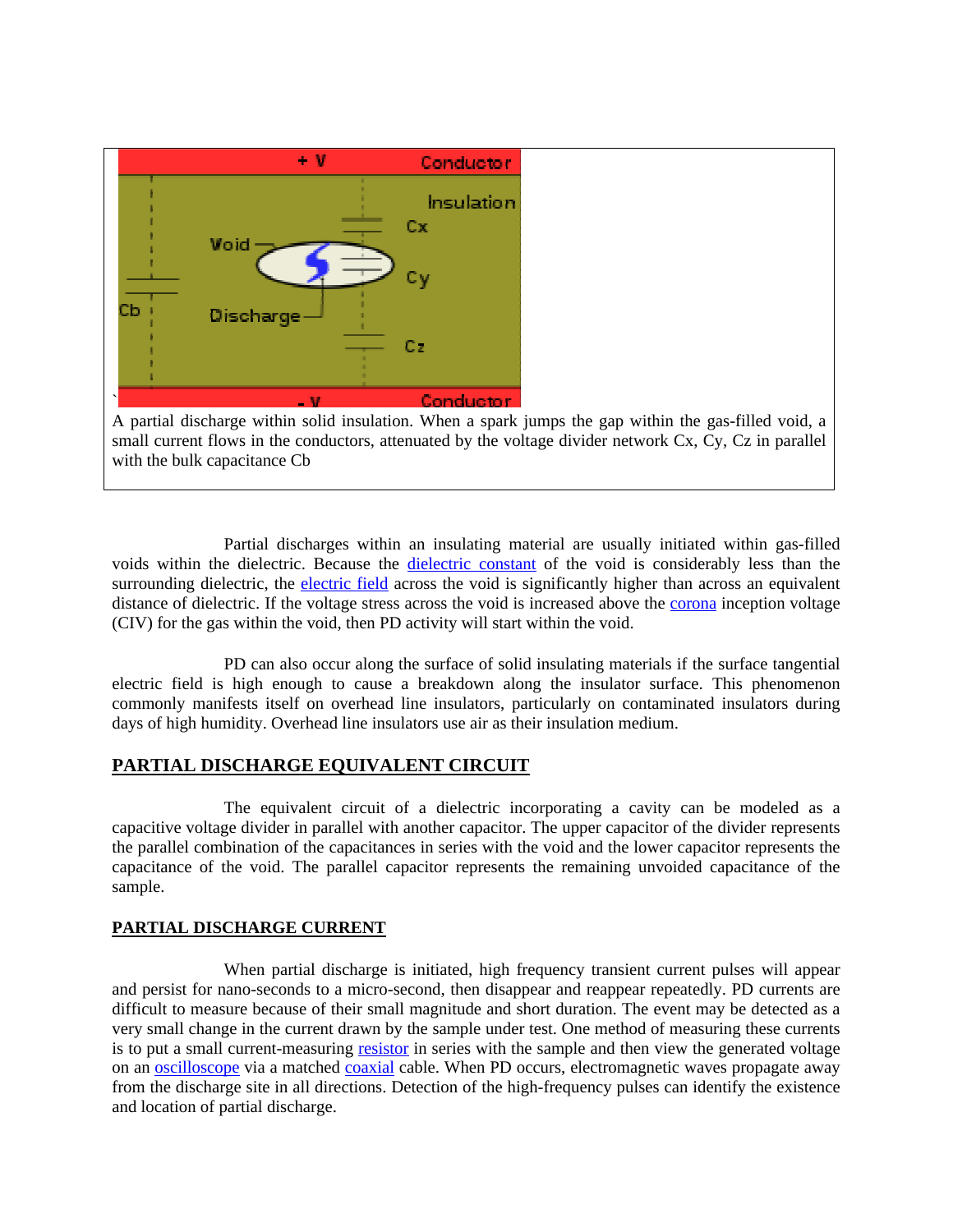## **DISCHARGE DETECTION & MEASURING SYSTEM**

The partial discharge measurement, the dielectric condition of high voltage equipment can be evaluated, and treeing in the insulation can be detected.Whilst tan delta measurement allows detection of water trees, partial discharge measurement is suitable for detection and location of electrical trees.Data collected during the procedure is compared to measurement values of the same cable gathered during the acceptance-test.

A partial discharge measurement system basically consists of:

- a test object
- a coupling capacitor of low inductance design
- a high-voltage supply with low background noise
- high-voltage connections
- a high voltage filter to reduce background noise from the power supply
- a partial discharge detector
- PC software for analysis

## **THE PRINCIPLE OF PARTIAL DISCHARGE MEASUREMENT**

A number of discharge detection schemes and partial discharge measurement methods have been invented since the importance of PD was realised early in the last century. Partial discharge currents tend to be of short duration and have rise times on the order of nanoseconds. On an <u>oscilloscope</u>, the discharges look like randomly occurring 'spikes' or pulses. The usual way of quantifying partial discharge magnitude is in picocoulombs. The intensity of partial discharge is displayed versus time.An automatic analysis of the reflectograms collected during the partial discharge measurement – using a method referred to as time domain reflectometry TDR – allows the location of insulation irregularities. They are displayed in a partial discharge mapping format.A phase-related depiction of the partial discharges provides additional information, useful for the evaluation of the device under test.

## **PARTIALDISCHARGE**

 Failures of any of the dielectrics inside of a transformer may be preceded by partial discharge (PD). An increase in PD activity or an increase in the rate of the increase should be cause of concern. Since partial discharge can deteriorate into complete breakdown, it is desirable to monitor this parameter on-line. PD sources most commonly encountered are related to moisture in the insulation, tracking on paper and barriers, cavities in solid insulation, metallic particles, and gas bubbles generated due to some fault condition. Partial discharges in oil will produce hydrogen which is dissolved in the oil. However, the dissolved hydrogen may or may not be detected, depending on the location of the PD source and the time necessary for the oil to carry or transport the dissolved hydrogen to the location of the sensor. Most transformers are tested of PD activity during normal factory acceptance tests. Typical levels of PD activity are shown in Table 1.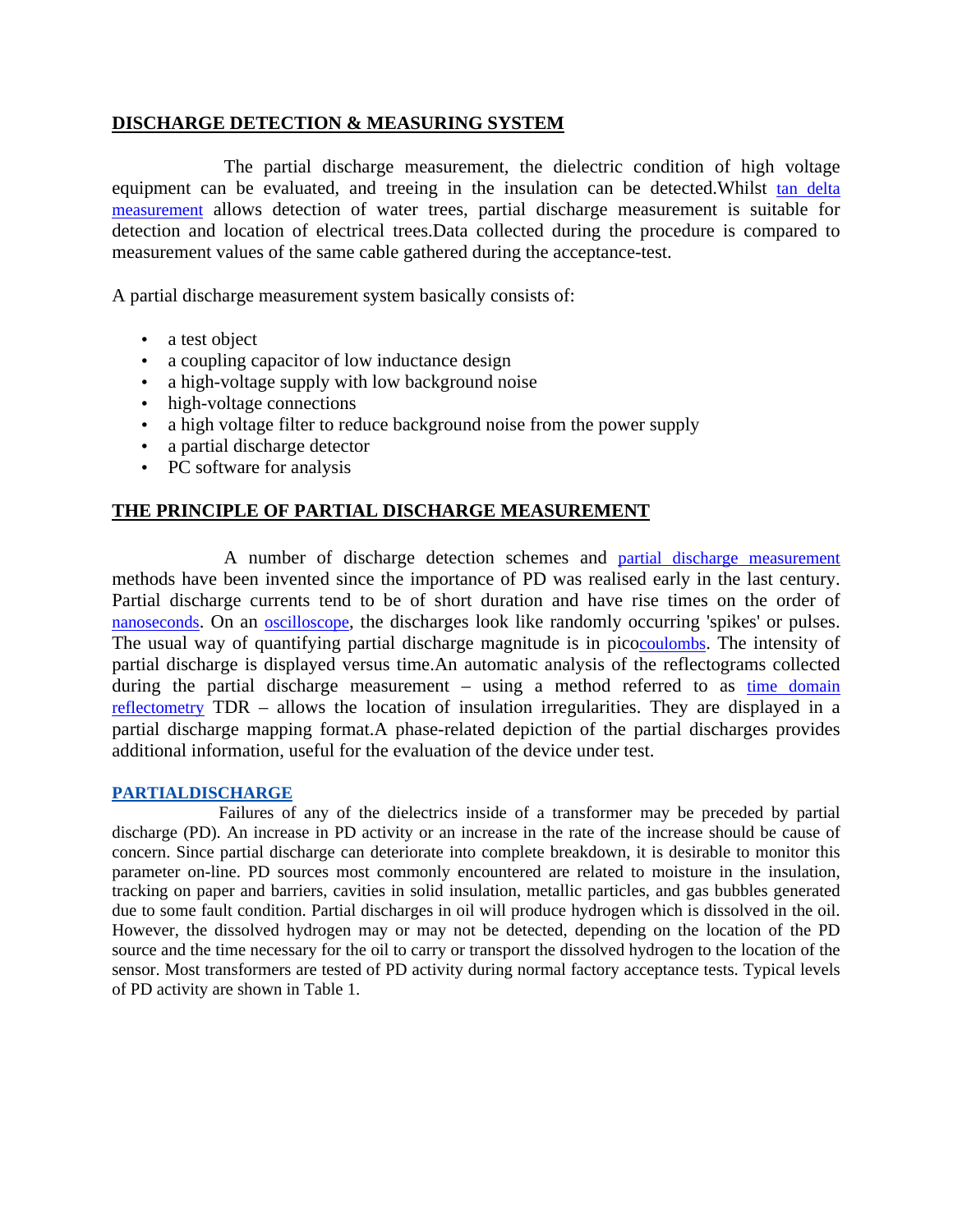| Category                         | PD level - Pico-Coulombs |  |
|----------------------------------|--------------------------|--|
| Defect Free                      | $10 - 100 pC$            |  |
| Normal deterioration             | < 500 pC                 |  |
| Developing Defects (irreversible | $1,000 - 3,000$ pC       |  |
| damage to paper)                 |                          |  |
| Breakdown of oil                 | $10,000 - 100,000$ pC    |  |

## Table 1

#### Common PD levels

 Both electrical and acoustic PD detection each have advantages and disadvantages and are complimentary rather than exclusive. A partial discharge exhibits, besides other phenomena, a fast transient electrical pulse and an acoustic "bang". Depending of the location of the PD and the coupling path between the event and the detector, the electric or acoustic signal can be used to detect the PD. Both methods have different detection ways and sensitivities for unwanted signals (noise). The acoustic PD detection is most useful for events within the line-ofsight of the acoustic transducers. This limits the detection range, but also the amount of noise.

The electric PD detection covers a wider area, including e.g. bushing and tap changer. External noise will also be detected and is difficult to remove. The correlation between instrument reading and actual discharge magnitude is better than with the acoustic method. Several international standards exist that define the instrument response, which is the readout in pico-Coulomb or micro-Volt, allowing a better comparison between manufacturer and in-field measurements.

## **1. ELECTRICALMETHOD**

The electrical signals from PD are in the form of a unipolar pulse with a rise time that can be as short as nanoseconds. The pulse rise time at the origin is dependent upon the type of discharge. Breakdown of an oil gap is a very fast process while a surface discharge may have up to ten times longer duration. PD pulses have wide frequency content at the origin. The high frequencies are attenuated when the signal propagates through the equipment and the network and pulse shape is also modified due to multiple reflections and exciting resonant frequencies of elementary circuits. The detected signal frequency is dependent on the original signal, pulse propagation path to the sensing point and the measurement method. Electrical PD detection methods are often hindered by electrical interference signals from surrounding equipment and the network. Most common and most difficult noise sources are aerial corona discharges and discharges to electrostatic shields that are not properly connected to either the HV bus or ground. Any on-line PD sensing method must have methods to minimize the influence of such signals. The most common method for PD detection is to decouple the High Frequency partial discharge signals using sensors that are capacitivly coupled to the HV bus (coupling capacitor). Most HV apparatus have a natural "capacitor" built into the HV bushings or CTs have a convenient point for connection of the PD instrument. Bushing test tap or CT shield leads are frequently used for partial discharge measurements along with power frequency insulation tests.

The most popular method to interpret PD signals is to study their occurrence and amplitude as a function of the power phase position; this is called phase-resolved PD analysis (PRPDA). This method can provide valuable insight into the type of PD problem present.

The best method of noise rejection for in field measurements employs the use of multiple sensors. Use of a single sensor model in the field is unlikely to produce satisfactory results. If several sensors of different types or at different locations are employed, the possibilities to reduce external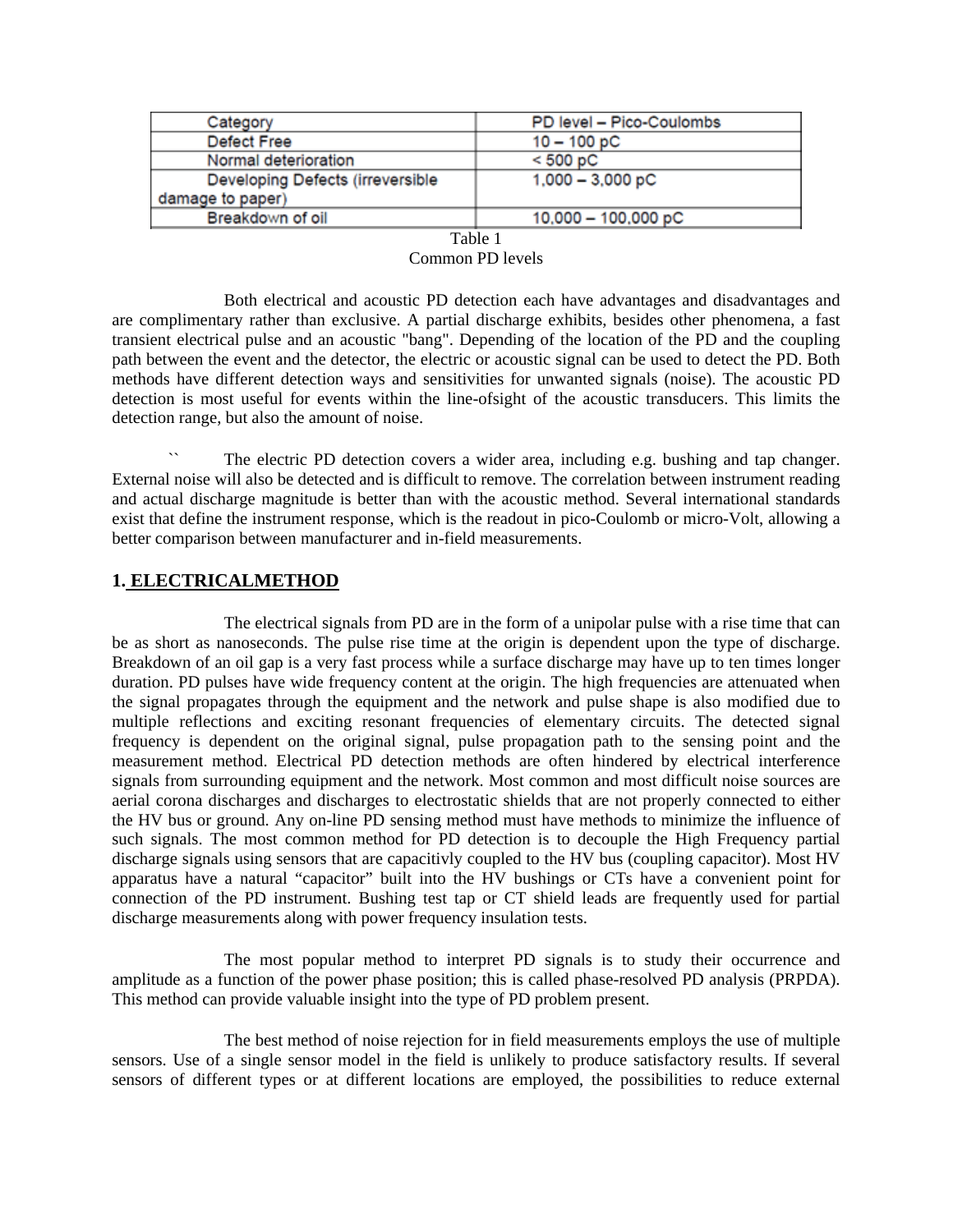influences are greatly enhanced. Generally, the multi-sensor approach can be split into two processes: separate detection of external signals and energy flow measurements.

Energy-flow measurements use both an inductive and a capacitive sensor to measure current and voltage in the PD pulse. By the tuning of the signals from the two sensors, they may be reliably multiplied and the polarity of the resulting energy pulse determines whether the signal originated inside the apparatus or outside. A modern PD instrument should employ both processes of the multisensor approach allowing the comparison of PD pulse magnitude from different sensors and pulses polarity for energy flow measurements.

## **2. ACOUSTICMETHODS**

 Acoustic emissions (AE) are transient elastic waves in the range of ultrasound, usually between 20 kHz and 1 MHz, generated by the rapid release of energy from a source. Partial discharges are pulse-like and cause mechanical stress waves (acoustic waves) to propagate within the transformer. If the stress waves propagate to the transformer tank wall, they may be detected with a transducer that is tuned to the right frequency.PD sources can be located by measuring the relative time of arrival of acoustic waves at multiple transducer locations.In typical applications, the signals from a group of externally mounted acoustic sensors are collected simultaneously and analyzed to detect and locate PD. However, as the acoustic tank signal propagates from the PD source to the sensor, it will generally encounter different materials. Therefore, acoustic signals can only be detected within a limited distance from the source. Consequently, the sensitivity for PD inside transformer windings, for example, may be quite low.Though not disturbed by signals from the electric network, external and internal influences in the form of rain or wind and non-PD vibration sources like loose parts, cooling fans and oil flow from transformer oil circulating pumps will generate acoustic signals that interfere with the PD detection. These non-PD acoustic signals may extend up to the 50 to 100 kHz region. To diminish the effects of this disturbance, acoustic sensors with sensitivity in the 150 kHz range are usually employed. Such sensors may, however, have less sensitivity to PD signals than lower frequency sensors.

| Source Electrical                                         |           | Acoustic          | Remarks                                               |
|-----------------------------------------------------------|-----------|-------------------|-------------------------------------------------------|
|                                                           | Detection | Detection         |                                                       |
| PD on the<br>outside of the winding                       | Yes       | Yes               | Best use for<br>acoustic detector.<br>location        |
| PD within the<br>winding                                  | Yes       | Unlikely          | Strong acoustic<br>attenuation inside the<br>winding. |
| PD between<br>winding and core                            | Yes       | <b>Difficulty</b> | Acoustic signal<br>reflection at the core<br>required |
| Arcing / tracking<br>of the oil surface                   | Yes       | Yes               |                                                       |
| Arcing / tracking<br>of the bushing surface<br>in the oil | Yes       | Yes               |                                                       |
| PD in the<br>bushing                                      | Yes       | possible          | Safety Concerns<br>with Acoustic                      |
| PD in the de-<br>energized tap changer                    | Yes       | Yes               |                                                       |
| PD in the on-<br>load tap changer                         | Yes       | Yes               |                                                       |

#### **COMPARISON OF BOTH METHODS**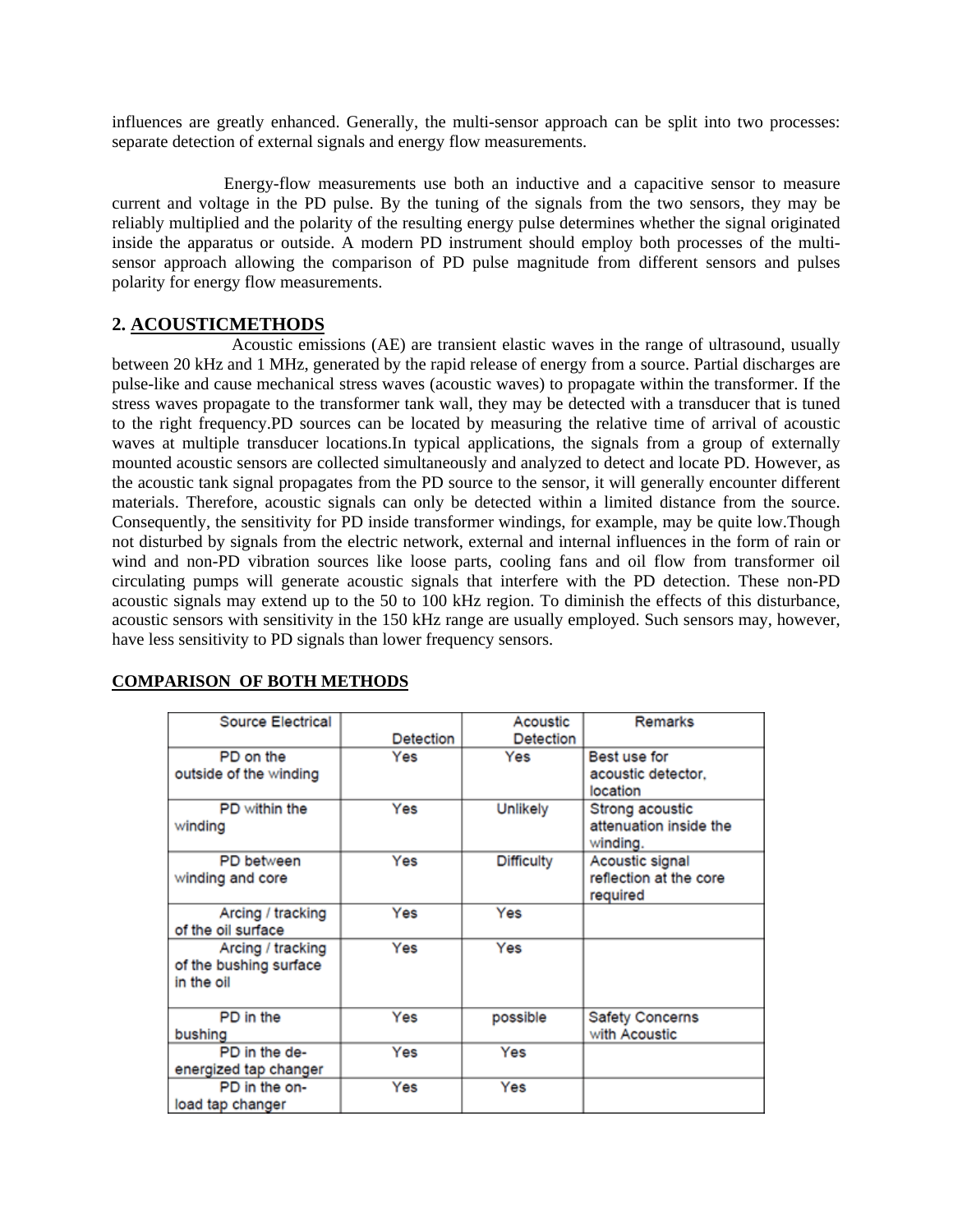## **3. PD PATTERN CLASSIFICATION SYSTEM USING IMAGE ANALYSIS**

Factory PD testing of new equipment is a routine test with a simple pass or fail outcome. For power equipment in service, on-line PD detection remains a challenge that is left for experienced personnel only, because the records always produce a PD pattern due to the presence of local electromagnetic interferences that cannot be controlled nor avoided. Local interference includes both synchronous and asynchronous signals. The former may be external corona, lose contact noise and power electronics employed in AVR´s to mention a few and the latter can cover signals from all new electronic gadgets, cell phones, WiFi, broadcasting stations and so far.Furthermore, electronics employed to monitor PD activity on-line can fail easily due to harsh environment conditions encountered at the installation site that include aggressive chemicals, extreme temperatures, mechanical shock, vibration and strong local magnetic fields or high transient over voltages found in normal power system plants. A faulty PD detector may also produce incoherent readings that can exceed acceptable levels and therefore trigger unwanted alarms. From so many source of interference, it is not a surprise to find that an unattended online PD system may be recording nothing but noise. The challenge for an on-line monitoring system is not only to record true PD activity, but also it requires a knowledge system that may be able to discriminate noise and accurately identify PD activity without the need for a continuous supervision from a PD expert.

To achieve this compatibility, Cladp´s input uses digital images in standard Joint Photographic Experts Group format (JPG). Such format is ready available on most digital PD detectors in the form of a file or it can be recovered from a printed report if it is scanned into jpg format. In this way, any digital detector can be converted into a continuous monitoring device using only its N-Q- $\Box$  PD pattern output. The structure of Cladp´s can be described in four modules, named: Input, de-noising, classification and labeling. In the input stage, the process is directed either to a single file or to a list of files or directory with jpg files. From that list, Cladp´s will produce a sorted output differentiating those files with noise from those with a PD pattern that require any action. In the de-noising stage and to produce reliable diagnosis, all patterns are analyzed to remove spurious and random noises. This feature is central to perform unattended and successfully all the classification procedure, preventing unwanted alarm issuing when high readings produced by external noise occur. For the classification module, PD activity is considered as a slow evolving activity that should be present during a considerable amount of time during monitoring. In this respect, the PD pattern is segmented according to its repetition rate and those sub-divided patterns are classified using morphological filters to fulfill all requirements stated in PD interpretation

### **3.2 INPUT STAGE**

In the input stage, the process is directed either to a single file or to a list of files or directory with jpg files. From that list, Cladp's will produce a sorted output in separated directories differentiating those files with noise from those with a PD pattern that require any action. All input files are kept unmodified and all output files had the same input name, but written in the appropriated directory. For a large number of files, an option to display in sequence all files, like in a movie is offered.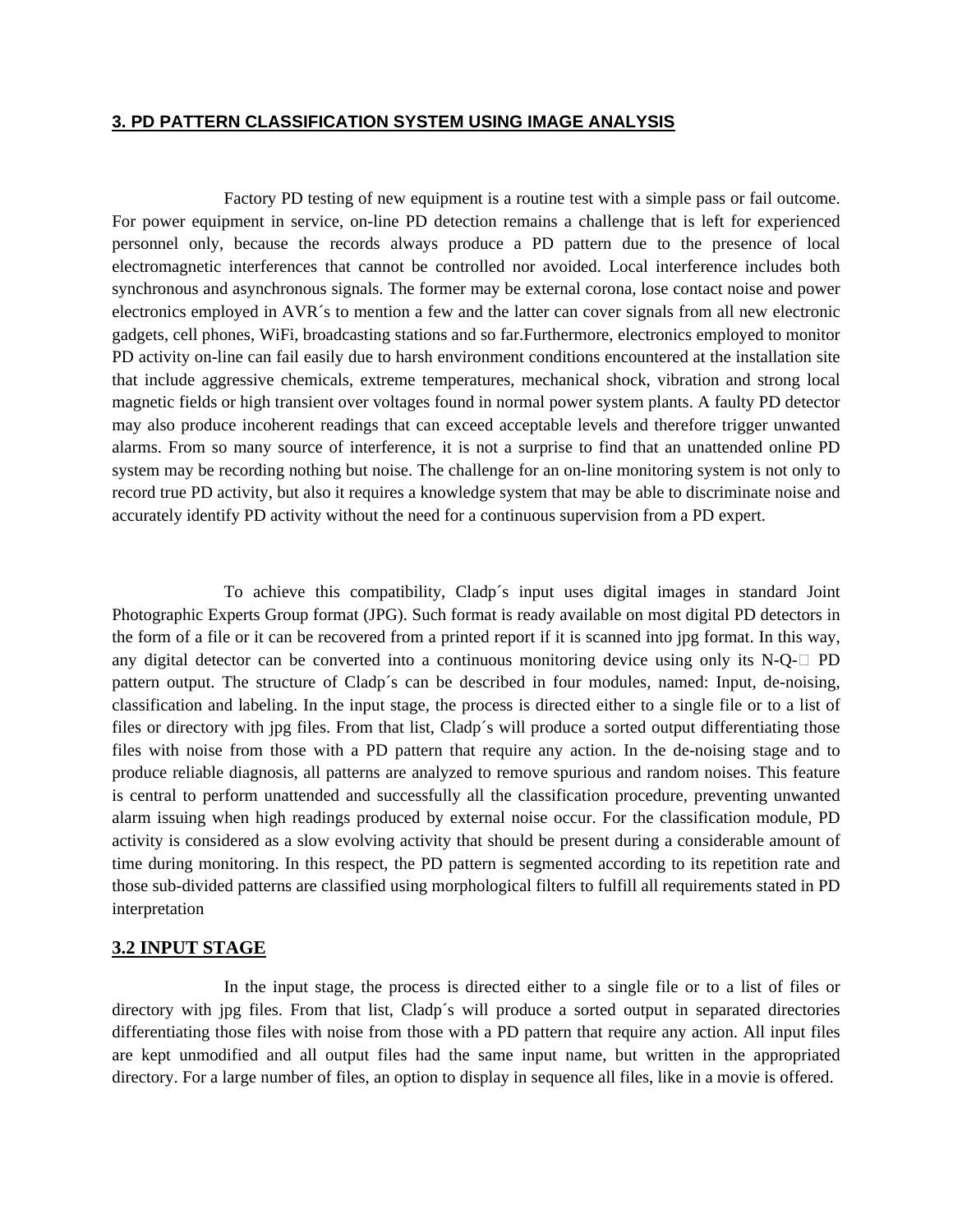#### **3.3 DE-NOISING STAGE**

In the de-noising stage and to produce reliable diagnosis, all patterns are analyzed to remove spurious and random noises. This feature is central to perform unattended and successfully all the classification procedure, preventing unwanted alarm issuing when high readings produced by external noise occur. To achieve a 92% accuracy the Cladp´s PD pattern classification system starts with the raw information from monitoring systems or uses the conventional graphical output, with repetition number for the studied discharges N, generally coded as a HEX colour, the PD magnitude (Q), and the phase angle from the applied voltage  $(\square)$ , named as digital N-Q- $\square$  pattern of most commercial Detectors, following the procedure outlined next. The digital N-Q- $\Box$  pattern is the output for a defined monitored period of PD activity. The importance of this surveillance time resides in the repetition rate expected for the PD that will shift the N value, allowing longer recording periods, in the range of 3 to 5 minutes, the appearance of well defined PD patterns even for sporadic activity. When intense interference is present, the recording time may be reduced to a few hundred cycles of the applied voltage, to prevent a complete overwriting of the PD pattern by interference or noise. The digital N-Q- $\Box$  pattern is then normalized to obtain only positive patterns and saved as a picture in the popular JPG format and handled as a matrix where all graphical filters are applied. The first graphical filter is a de-peg, that involves removing low repetition pixels from the image. This in physical terms is associated to spurious or low repetition rate signals that are not typical PD behavior but are registered by the PD detector. Then, repetition levels N originally recorded in 256 levels are reduced to 16 levels, by converting the image from colour to grey scale. This procedure allows the clustering of pulses with similar magnitude, broadening the clusters frontiers to account for randomness in PD levels caused by lack or delay of starting free electrodes. Furthermore, this permit the identification of asynchronous interference that can be identified as noise bands, since all asynchronous pulses will draw rectangular bands of roughly constant charge that are not related to PD and should therefore be removed.

#### **3.4 CLASSIFICATION STAGE**

 For the classification module, PD activity is considered as a slow evolving activity that should be Present during a considerable amount of time during monitoring. In this respect, the PD pattern is segmented according to its repetition rate and those sub-divided patterns are classified using Morphological filters, as follows: The image after de-noising is left with synchronous records of pulses that are subjected to graphical operations of opening and closing. Opening is employed to isolate and differentiate study regions with different repetition rate. Once those study regions are named, a graphical closing operation is performed, using an adjustable mask with pixels sizes between 3x3 and 10x10 to fill an area and produce a homogeneous or linearly decaying study region. To locate a PD pattern each graphic zone is analyzed to identify a normal distribution. Then overlapping of a zone is determined by analyzing the contour of each pattern and assuming that the Normal distribution caused by one defect is partially hidden in the pattern corresponding to a seconded causing defect. Next the visible or nonoverlapped area of the normal distribution under study is defined as those points *a* to *b* that correspond to an inflexion point where the next normal distribution appears. Then that area is calculated as the amount of pixels between **a** and **b**. This area is compared to an area generated using different *k* values between *a*  and *b*. *(a* and *b* corresponds to the area that contains non overlapped pattern and x Amp correspond to the phase angle where the maximum Amp is located, being *k* width and shape of the distribution).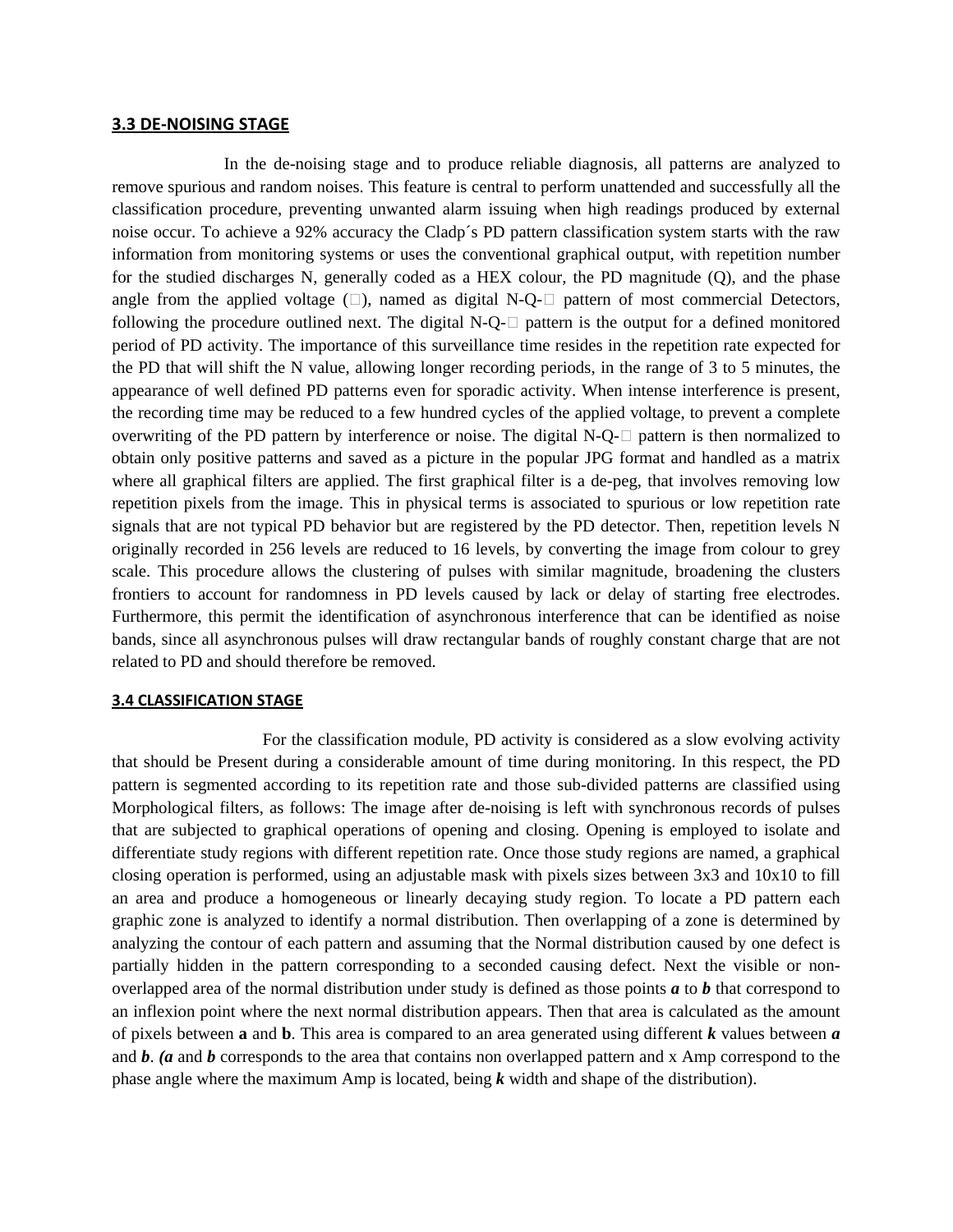## **4. PULSED X-RAY INDUCED PARTIAL DISCHARGE MEASUREMENTS**

Measurement of partial discharges (PD) is a well established method for the detection of defects in high voltage insulation. The method is also used for routine testing of high voltage installations and components. However, the detection of small void defects by PD measurements is demanding, because the inception of PD in voids does not only depend on the local electrical field, but requires the presence of a start electron. In many cases, this start electron can only be provided by ionization bynatural background radiation. This means that there will be a delay between the application of sufficiently high field and the inception of the PD, called inception delay time. Owing to the statistical nature of the ionization process, the inception delay time will be randomly distributed, such that long measurement times are required to achieve reliable detection of small voids. Alternatively, start electrons can be created by field emission at sharp tips in the void. Usually, this mechanism requires higher fields, which means that the effective PD inception voltage is higher when the start electron can only be provided by field ionization. Earlier attempts to artificially provide start electrons by ionizing radiation succeeded only partially. While the inception time delay disappeared as predicted, the resulting PD signals were sometimes too small to be measurable in a typical test setup in production [1]. Other investigations show that constant irradiation of the insulator with x-rays can also suppress PD activity for high dose rates [2]. This indicates that the irradiation of the void during PD activity can strongly influence the dynamics of the PD process. It was therefore investigated if partial discharge pre-testing can be made more reliable by creating start electrons by ionizing radiation. A number of investigations on this subject were carried out in the past; the most comprehensive one was lead by Ontario Hydro in the 1990s. In these investigations, insulators samples were constantly irradiated with x-rays during the partial discharge measurement. This has indeed led to partial discharges in insulators in which none were detected without irradiation, however often with reduced magnitudes lower than 0.1 pC which would hardly be measurable in atypical factory environment. In the present investigation, extremely short X-ray pulses are used. The idea was to limit the influence of the ionizing radiation to provide a start electron, and not to influence the dynamics of the PD activity itself. Consequently, the X-ray pulses in the experiments were only applied immediately before the PD measurement, and not during the PD measurement.

# **4.1 THEORETICALLY EXPECTED VALUES**

For spherical voids, the PD inception field can be predicted using the streamer criterion

fEo>Estr =  $[E/p]crit P[1 + B/(pd)<sup>n</sup>]$ 

| where          |                                          |
|----------------|------------------------------------------|
| E <sub>0</sub> | applied field                            |
| $(E/p)$ crit   | $25 \text{ V/(Pa m)}$ for air            |
| p              | pressure in the void                     |
| B              | $8,6 \text{ m}1/2 \text{ Pa}1/2$ for air |
| n              | $0,5$ for air                            |
| f              | 1,33 for spherical voids in filled epoxy |
| d              | diameter of the void                     |

The exact pressure in the void is of course not known, but usual values range from  $50 - 100$  kPa. The expected PD inception background field was calculated for some pressures close to or in this range as a function of the void diameter.

# **4.2 DETECTION LIMITS**

In this section, calculations are presented concerning the question under which conditions one can expect to detect all relevant void defects in an insulator. In this context, a relevant void is defined as a void in which PD inception can occur under service conditions. If one defines service conditions by a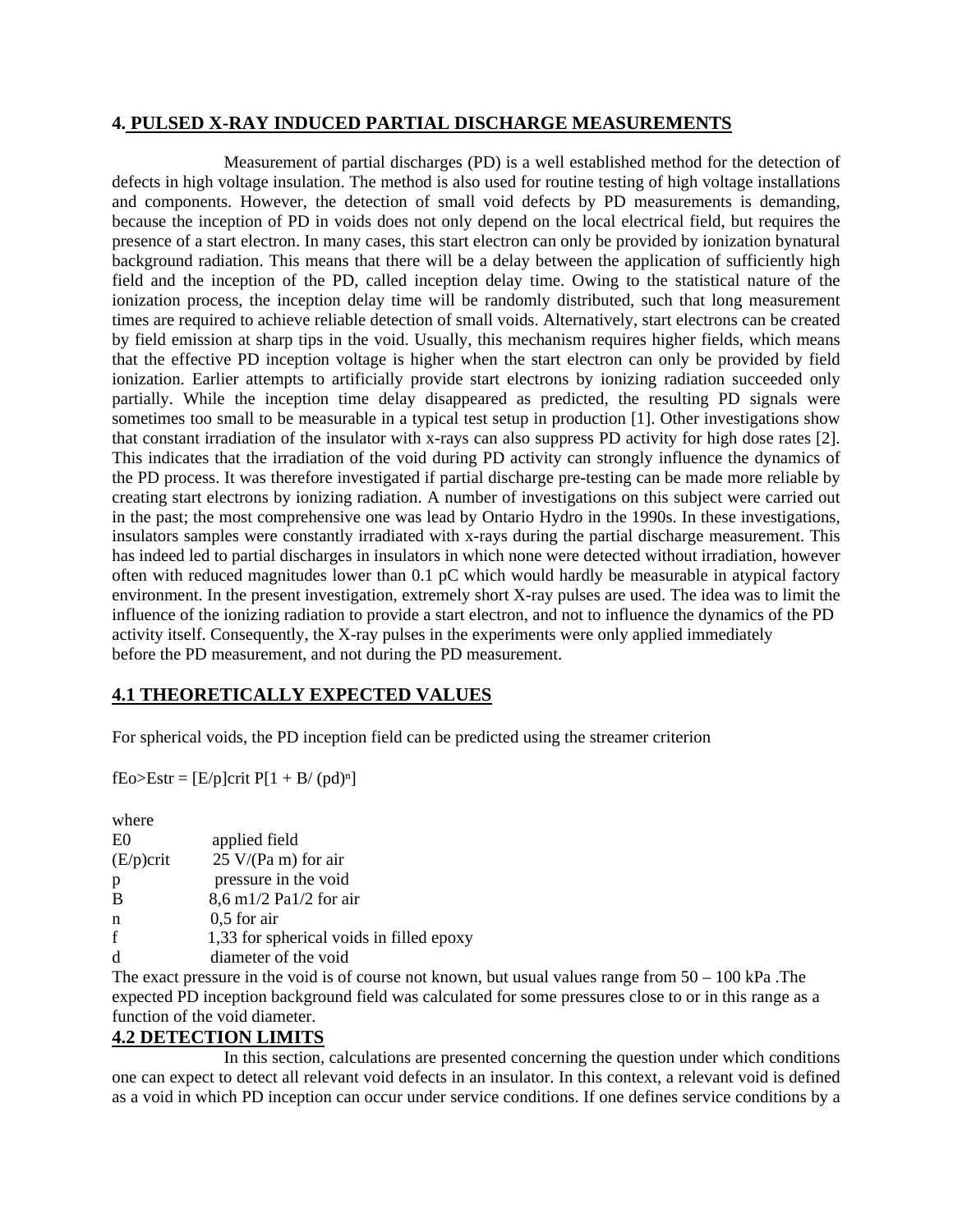maximum background field in service Eservice, this means that only voids of a certain minimum size dinc can show PD inception. Consequently, dinc can be calculated by solving  $Eq(1)$  for d, setting E0=Eservice. Whether or not PD in a certain void can detected during a test depends however on the apparent charge, which is a function of the actual PD charge and the coupling of the charge pulse to the measurement equipment.

For spherical voids, the magnitude of the charge induced in the electrodes is given by

 $q'$  = − (1/2)πε ε *d* ⋅Δ*E* ⋅ $\nabla$ λ *r*(2)

where d is the diameter of the void, ΔE is the field change in the void caused by the PD, and  $∇λ₀$  is the gradient of the dimensionless scalar field at the location of the void, i.e.  $\nabla \lambda_{0} = E_{\text{void}}/U_{0}$  which is a property of the insulator design. The field change ∆E is a function of the PD magnitude. For the considerations regarding detection limits, ∆E is substituted with its maximum possible value, yielding q'max, the maximum of the induced charge. If  $q'_{\text{max}}$  is higher than the noise level of the measurement system, the discharge is considered detectable.

#### **4. ELECTRO-OPTIC MODULATION TECHNIQUE**

The PD on-line monitoring technique is based on the use of a Lithium Niobate (LiNbO3) electro-optic (EO) modulator The measurement mechanism uses the measured PD signal and applies it across an optical fiber coupled LiNbO3 waveguide modulator, which modulates the intensity of the transmitted laser light as an approximately linear function of the voltage applied across it. The optical network supplies polarized laser light via polarization maintaining optical fiber to the LiNbO3 modulator input, and monitors the optical output from the modulator using an optical receiver. The EO modulator is compact and passive requiring no additional power to operate. The laser source, which is controlled by a temperature and current laser diode controller, has a wavelength of 1550 nm and maximal power of 10 mW. A polarization tuner was used to ensure that the input light for the modulator was linearly polarized. The optical receiver has a bandwidth of 1 GHz. Figure 2 shows the relationship between a single pulse from a signal generator applied across the EO modulator and the resultant output from the optical receiver. There is a slight delay between the two signals that have similar rise and fall times. The injected signal contains frequency components in excess of the useful bandwidth of the RFCT. It can be initially assumed that the method of transmission will not significantly alter the PD signal information.

 Partial discharge (PD) detection is an important technique for assessing the health of high voltage power transformers. A partial discharge signal within an oil-filled power transformer may reach a winding first, then travel along the winding to the bushing core bar. The bushing, acting like a capacitor, can transfer the high frequency components of the partial discharge signal to its tap point. These high frequency components at the bushing tap point can be detected using a suitable sensor and transmitted to remote digital equipment for on-line analysis. In a high voltage substation there is often excessive electrical noise which may corrupt any measured PD signal from the bushing tap point as the bushing acts as an antenna. If signal transmission is implemented using standard coaxial cables this can result in further corruption of the PD signal. The use of optical transmission techniques therefore has clear advantages not only through improved noise immunity but also because it realizes electrical isolation and improved operator safety. So the application of an electro optic modulator to generate transmission signals over polarization maintaining optical fiber from the measurement point. The feasibility of this approach has been investigated using PD signals measured at the tap point of a 60kV bushing, two different PD sources have been used and in both cases it was possible to detect PD activity above 40p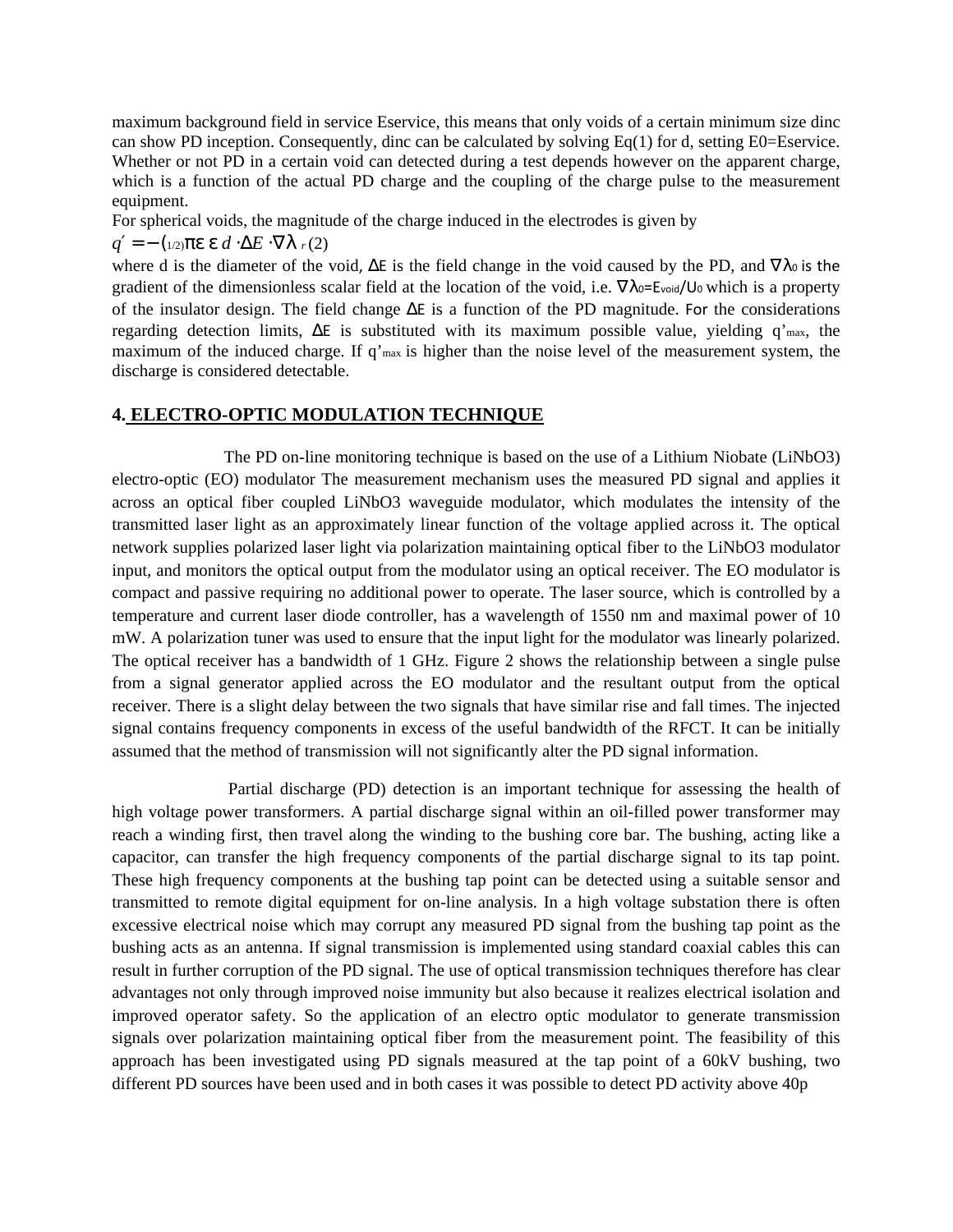#### **5. COMBINATION OF DIFFERENT TECHNIQUES**

The reliability of electrical energy networks depends on the quality and availability of primary electrical equipment such as the power transformer. Localized internal insulation failures can, however, lead to catastrophic breakdowns and incur high outage and penalty costs. To reduce such risks it is normal for power transformers to have passed a range of factory tests including one for partial discharge (PD) activity before acceptance and commissioning. Once installed it is costly to energies with e.g. induced test voltage or resonant sets, and the results are often restricted by high site interference. Many users then rely on integrated detection methods such the use of dissolved gases in the oils. However, this need not be the case. The UHF, acoustic and multi-terminal PD measurement methods are using different physical peculiarities of the PD phenomenon, e.g. electric currents according to IEC 60270 [1], electromagnetic waves (UHF-range) and acoustic radiation. The electrical PD-measurement set-up according to IEC 60270 usually has sensitivity limitations for on-site/on-line measurements because of the noise level in field. Due to the existing coupling of the three phases in a transformer, single partial discharge pulses in one certain phase can also be measured as cross coupling signals in all phases. Evaluation of multi-terminal PD measurements establishes an approach to clearly distinguish between multiple PD sources and to remove external disturbances. The so called "UHF PD measuring method" (UHF: Ultra High Frequency) is based on the facts that PD under oil are very fast electrical processes and radiate electromagnetic waves with frequencies up to the ultrahigh range (UHF: 300 – 3000 MHz). Due to the moderately attenuated propagation of UHF waves inside the transformer tank, the electromagnetic waves are detectable sensitively .UHF probes can be inserted into the transformer during full operation through the oil filling valve. As a result of shielding characteristics of the transformer tank against external electromagnetic waves, normally a clear decision can be made concerning the PD activity of the test object.

When electrical or UHF PD measurements confirm PD activity, a three dimensional localisation of PDsources is the next step for risk evaluation of PD phenomena. With three space coordinates and a time dimension relating to a single PD event, the number of unknowns' requires four sensors for arrival time measurements and location. UHF technology offers this possibility but access for most designs is normally limited to 3 sensors or less. Because there is no limit in the number of piezoelectric acoustic sensors that can be mounted on transformer tanks, the acoustic measurements remains attractive for localization purposes. However, acoustic sensors are normally more sensitive to external disturbances than to the internal PD originated sound waves. They are also affected by distortion within the tank from the winding core and support structures in the transit path which influences partly can be eliminated with appropriate signal processing afterwards. The compromise is therefore, to use a combination of the two methods, using sensitive UHF signals to provide triggering and by using averaging of acoustic signals for de-noising.